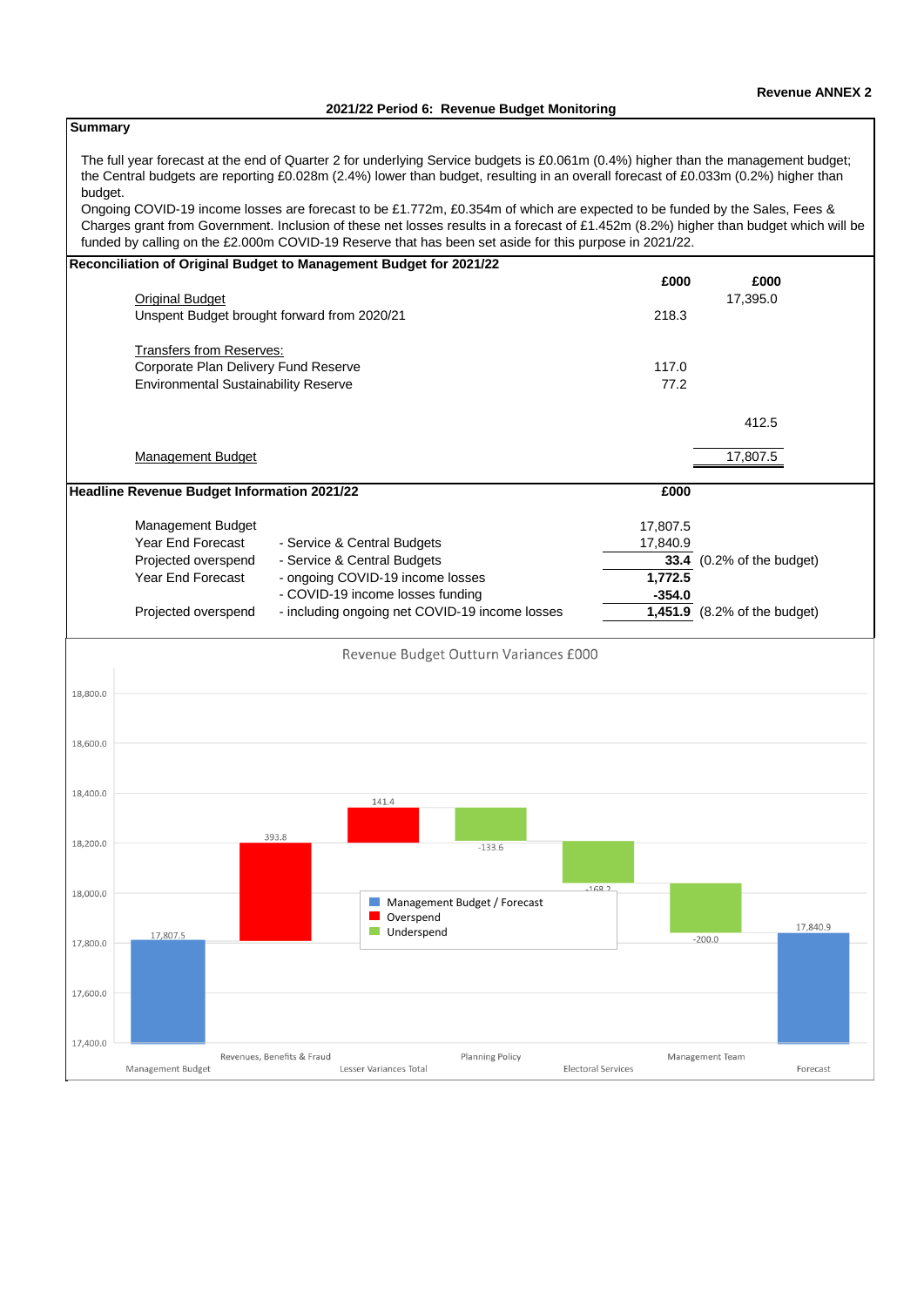| Forecast for underlying Services is £0.194m over budget. Significant variances summarised below:                                                                                |
|---------------------------------------------------------------------------------------------------------------------------------------------------------------------------------|
| Revenues, Benefits & Fraud: £393k overspend is mostly attributable to lower DWP subsidy, higher Housing Benefit                                                                 |
| overpayment and DHP, partially offset by £197k lower salary costs due to six vacancies in the team, and a £53k larger surplus<br>on the trading account.                        |
| <b>Planning Policy: £133k underspend</b> driven by vacancies across the team partially offset by higher external consultancy<br>costs.                                          |
| <b>Electoral Services: £168k underspend</b> . The forecast reflects £73k lower than budgeted election costs and £96k savings<br>resulting from a review of long term contracts. |
| Management Team: £200k underspend as a result of the revised structure of the team.                                                                                             |
| Forecast for Central Budgets is £0.028m under budget. There are no significant variances.                                                                                       |
| <b>COVID-19 Ongoing Income Losses</b>                                                                                                                                           |
| These are detailed at Section 2 and summarised above. To be funded by calling on the £2.000m COVID-19 Reserve set aside<br>to mitigate this risk in 2021/22.                    |
|                                                                                                                                                                                 |
| <b>COVID-19 Ongoing Expenditure &amp; Funding</b>                                                                                                                               |
| These are detailed at Section 3                                                                                                                                                 |

Г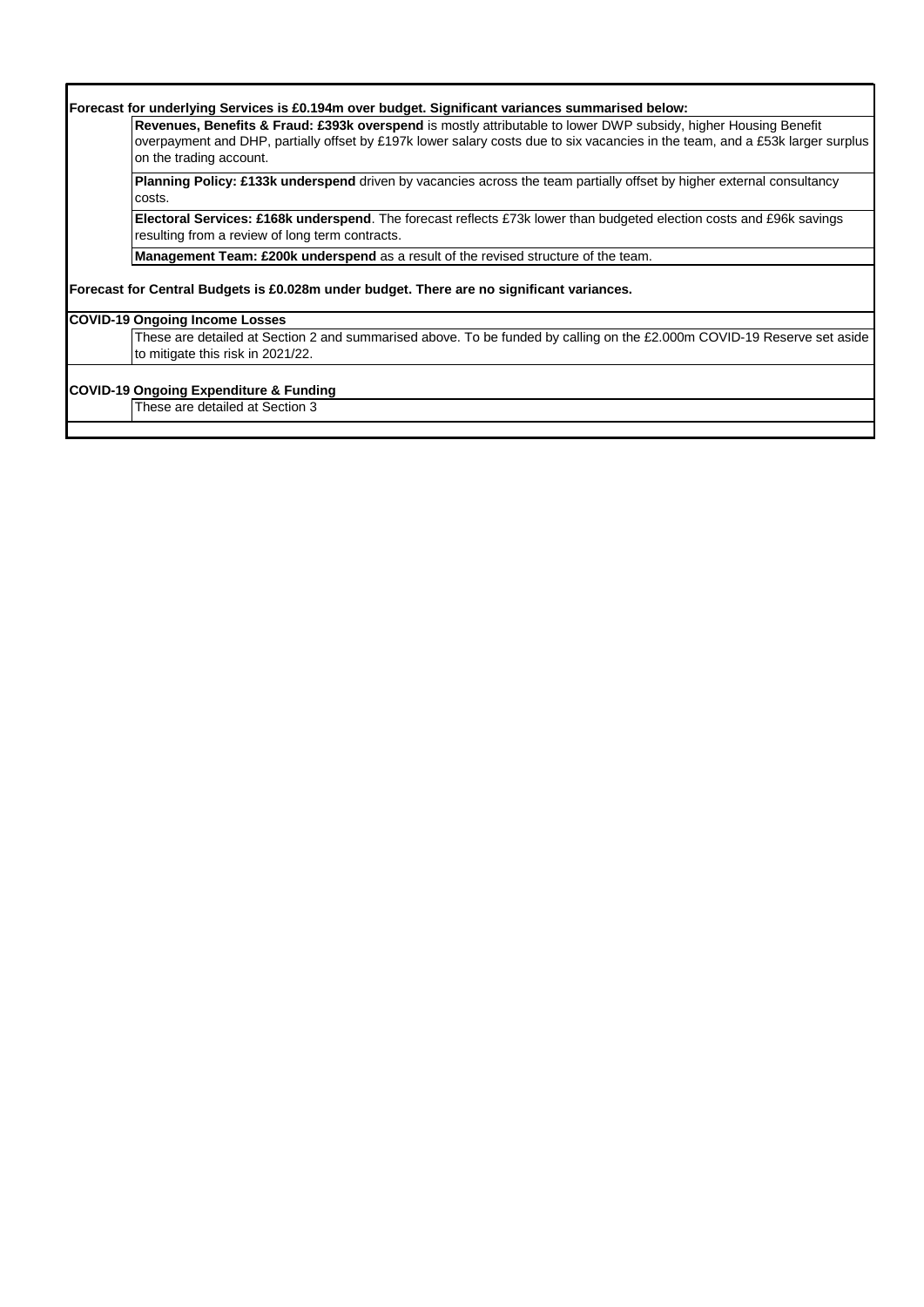## **Budget Monitoring: Summary 2021-22 Revenue ANNEX 2: Section 1**

| 1. General Fund Reserve                                                                                                                                                                                                                                                                                                                                                                                                                                                          |                          |              |                 |
|----------------------------------------------------------------------------------------------------------------------------------------------------------------------------------------------------------------------------------------------------------------------------------------------------------------------------------------------------------------------------------------------------------------------------------------------------------------------------------|--------------------------|--------------|-----------------|
| Balance at start of year                                                                                                                                                                                                                                                                                                                                                                                                                                                         |                          | £000         | £000<br>3,000.0 |
| Less: Projected overspend                                                                                                                                                                                                                                                                                                                                                                                                                                                        | at 31 March 2022         |              | $-33.4$         |
| Anticipated balance at End of Year before Reserves Review/Reallocations*                                                                                                                                                                                                                                                                                                                                                                                                         |                          |              | 2,966.6         |
| *Maximum General Fund Balance Required (2021/22 = £3m)                                                                                                                                                                                                                                                                                                                                                                                                                           |                          | 2,609.3      |                 |
| 2. Corporate Plan Delivery Fund (CPDF) Reserve                                                                                                                                                                                                                                                                                                                                                                                                                                   |                          | £000         | £000            |
|                                                                                                                                                                                                                                                                                                                                                                                                                                                                                  |                          |              |                 |
| Balance at start of year                                                                                                                                                                                                                                                                                                                                                                                                                                                         |                          |              | 860.6           |
| V21-03 CPDF Community Centre Review                                                                                                                                                                                                                                                                                                                                                                                                                                              | <b>Community Centres</b> | 83.2         |                 |
| V21-01 CPDF Community Centre Review                                                                                                                                                                                                                                                                                                                                                                                                                                              | <b>Community Centres</b> | 15.0         |                 |
| V21-02 CPDF Community Centre Review                                                                                                                                                                                                                                                                                                                                                                                                                                              | <b>Community Centres</b> | 18.8         |                 |
| Balance before any further transfers in year                                                                                                                                                                                                                                                                                                                                                                                                                                     |                          |              | 743.6           |
|                                                                                                                                                                                                                                                                                                                                                                                                                                                                                  |                          |              |                 |
| 3. Capital Schemes (Feasibility Studies) Reserve                                                                                                                                                                                                                                                                                                                                                                                                                                 |                          |              |                 |
| The Capital Schemes (Feasibility Studies) Reserve was established to ensure that funding is available to prepare business cases and obtain<br>external professional advice for new initiatives designed to deliver new capital schemes, including new sources of sustainable commercial<br>income streams. Once a Capital scheme is approved by Executive, the costs can be capitalised and the funds will recycle back to the Capital<br>Schemes (Feasibility Studies) Reserve. |                          |              |                 |
|                                                                                                                                                                                                                                                                                                                                                                                                                                                                                  |                          | £000         | £000            |
| Balance at start of year                                                                                                                                                                                                                                                                                                                                                                                                                                                         |                          |              | 2,334.7         |
|                                                                                                                                                                                                                                                                                                                                                                                                                                                                                  |                          |              | 2,334.7         |
| 4. Economic Development Initiatives Reserve                                                                                                                                                                                                                                                                                                                                                                                                                                      |                          |              |                 |
| The Economic Development Initiatives Reserve was established to fund initiatives to raise awareness amongst local people of quality local                                                                                                                                                                                                                                                                                                                                        |                          |              |                 |
| employment opportunities.                                                                                                                                                                                                                                                                                                                                                                                                                                                        |                          | £000         | £000            |
| Balance at start of year                                                                                                                                                                                                                                                                                                                                                                                                                                                         |                          |              | 656.5           |
|                                                                                                                                                                                                                                                                                                                                                                                                                                                                                  |                          |              | 656.5           |
|                                                                                                                                                                                                                                                                                                                                                                                                                                                                                  |                          |              |                 |
| 5. Environmental Sustainability Reserve                                                                                                                                                                                                                                                                                                                                                                                                                                          |                          |              |                 |
| The Environmental Sustainability Reserve was established to fund initiatives to improve RBBC's environmental impact                                                                                                                                                                                                                                                                                                                                                              |                          | £000         | £000            |
|                                                                                                                                                                                                                                                                                                                                                                                                                                                                                  |                          |              |                 |
| Balance at start of year                                                                                                                                                                                                                                                                                                                                                                                                                                                         |                          |              | 247.5           |
| Groundworks for Electric Vehicle Charging Points<br>Fixed Term internal secondment                                                                                                                                                                                                                                                                                                                                                                                               |                          | 63.2<br>14.0 |                 |
|                                                                                                                                                                                                                                                                                                                                                                                                                                                                                  |                          |              | 77.2            |
|                                                                                                                                                                                                                                                                                                                                                                                                                                                                                  |                          |              |                 |
|                                                                                                                                                                                                                                                                                                                                                                                                                                                                                  |                          |              | 170.3           |
|                                                                                                                                                                                                                                                                                                                                                                                                                                                                                  |                          |              |                 |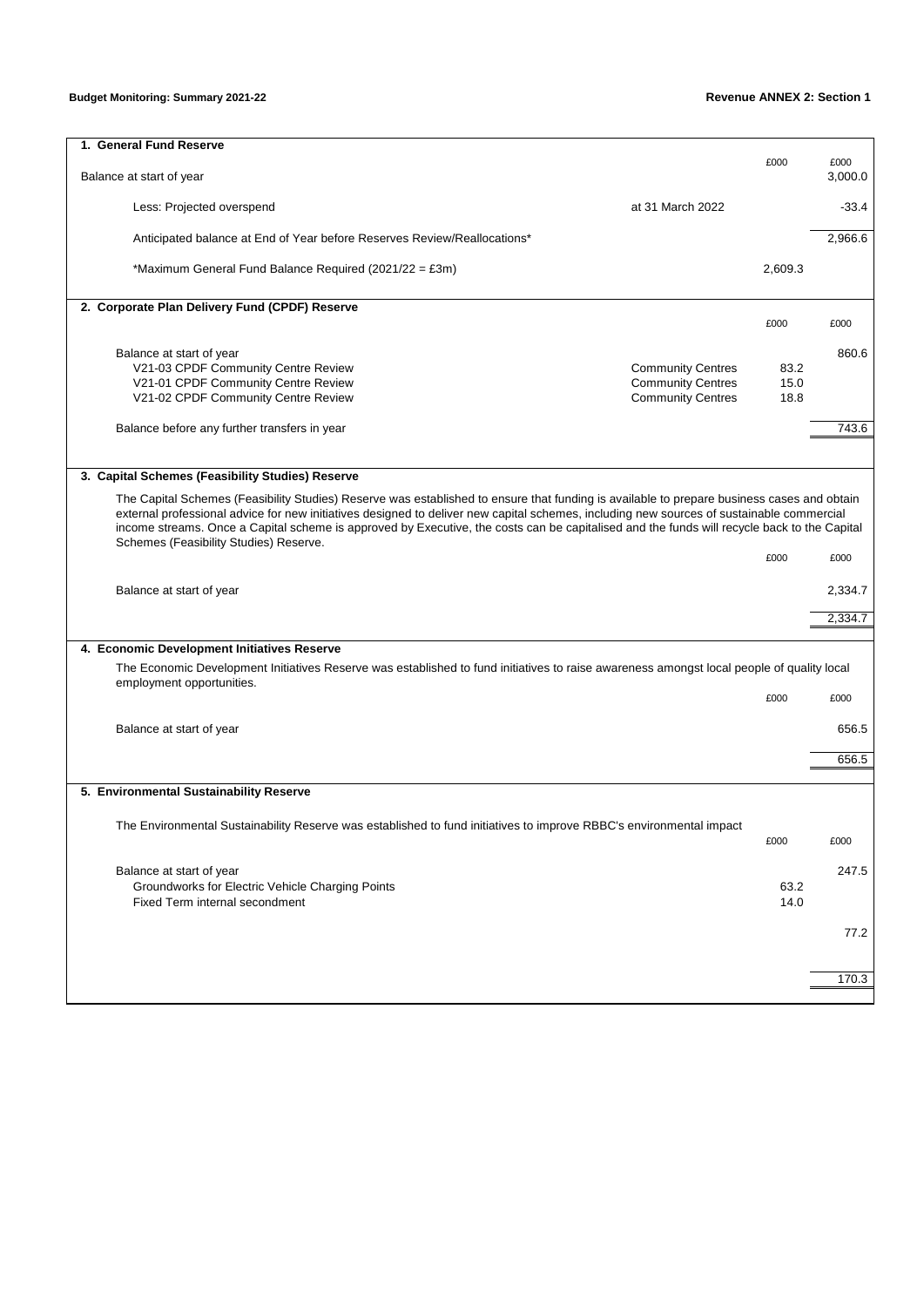### **Budget Monitoring: Summary 2021-22 Revenue ANNEX 2: Section 2**

| Responsible<br>Officer | Service | Original<br><b>Budget</b> | Total<br>Variations | Management<br><b>Budget</b> | Year End<br>Outturn | Year End<br>Variance | Commentary |
|------------------------|---------|---------------------------|---------------------|-----------------------------|---------------------|----------------------|------------|
|                        |         |                           |                     |                             |                     |                      |            |
|                        |         | £000                      | £000                | £000                        | £000                | £000                 |            |

### **1. Service Budgets**

| 1a. Organisation      |                                                        |            |          |            |            |        |                                                                                                                                                                                                                                                                                                                                                              |
|-----------------------|--------------------------------------------------------|------------|----------|------------|------------|--------|--------------------------------------------------------------------------------------------------------------------------------------------------------------------------------------------------------------------------------------------------------------------------------------------------------------------------------------------------------------|
| Catherine Rose        | Corporate Policy                                       | 227.8      | 77.2     | 305.0      | 299.8      |        | (5.2) Minor variance                                                                                                                                                                                                                                                                                                                                         |
|                       | Projects & Business Assurance                          | 204.4      | 0.0      | 204.4      | 182.6      |        | (21.8) Minor variance                                                                                                                                                                                                                                                                                                                                        |
| Carys Jones           | Communications                                         | 700.8      | 0.0      | 700.8      | 700.8      | 0.0    |                                                                                                                                                                                                                                                                                                                                                              |
|                       | Customer Contact                                       | 400.4      | 0.0      | 400.4      | 400.4      | 0.0    |                                                                                                                                                                                                                                                                                                                                                              |
| Darren Wray           | Information & Communications Technology                | 1.767.4    | 0.0      | 1.767.4    | 1.808.9    |        | 41.5 Increase in server support costs.                                                                                                                                                                                                                                                                                                                       |
| Kate Brown            | Organisational Development & Human Resources           | 785.8      | 0.0      | 785.8      | 824.6      |        | 38.8 Overspend to cover two maternity posts and other minor variances.                                                                                                                                                                                                                                                                                       |
| Joyce Hamilton        | Legal Services                                         | 816.6      | 0.0      | 816.6      | 861.8      |        | 45.2 Reduction in Legal income by £40.1k and recruitment expense of £10.7k. A small saving of £6.4k was made in<br>Corporate subs budget.                                                                                                                                                                                                                    |
|                       | and Charges                                            | $-105.6$   | 0.0      | $-105.6$   | $-105.6$   | 0.0    |                                                                                                                                                                                                                                                                                                                                                              |
|                       | <b>Democratic Services</b>                             | 861.1      | 0.0      | 861.1      | 846.3      |        | (14.8) Savings mainly due to reduction of £14k in training costs in Member Allowances and Support.                                                                                                                                                                                                                                                           |
|                       | <b>Electoral Services</b>                              | 447.9      | 169.3    | 617.2      | 449.0      |        | (168.2) £72.4k lower elections costs and £95.8k saving due to unused budget mainly in temp staff, training and publicity<br>& promotional.                                                                                                                                                                                                                   |
|                       | <b>Corporate Support</b>                               | 184.0      | 0.0      | 184.0      | 184.0      | 0.0    |                                                                                                                                                                                                                                                                                                                                                              |
| Pat Main              | Finance                                                | 1.326.6    | 0.0      | 1,326.6    | 1.362.2    |        | 35.6 Higher staff costs relating to vacancy cover and service development activities                                                                                                                                                                                                                                                                         |
|                       | Property & Facilities                                  | $-1,495.1$ | 0.0      | $-1,495.1$ | $-1,526.7$ | (31.6) |                                                                                                                                                                                                                                                                                                                                                              |
|                       | Property & Facilities - ongoing COVID income loss      | 0.0        | 0.0      | 0.0        | 51.0       |        | 51.0 Redhill Hotel £40k, Horley Leisure Centre £9k, Priory Park Pavilion £2k.                                                                                                                                                                                                                                                                                |
|                       | Commercial & Investment                                | 143.4      | 0.0      | 143.4      | 143.4      | 0.0    |                                                                                                                                                                                                                                                                                                                                                              |
| 1b. Place             |                                                        |            |          |            |            |        |                                                                                                                                                                                                                                                                                                                                                              |
| Simon Bland           | <b>Economic Prosperity</b>                             | 353.6      | 0.0      | 353.6      | 348.9      |        | (4.7) Minor variance                                                                                                                                                                                                                                                                                                                                         |
| <b>Morag Williams</b> | Fleet                                                  | 886.6      | 346.9    | 1,233.5    | 1,233.5    | 0.0    |                                                                                                                                                                                                                                                                                                                                                              |
|                       | Refuse & Recycling                                     | 1,348.1    | $-212.1$ | 1,136.0    | 1.177.1    |        | 41.1 £189k Temporary Staff and £99k Overtime overspends, are partially offset by a combination of other lesser<br>variances. Additional recycling income has already been included in the forecast. Paper, Domestic Mixed and<br>Food recycling are all showing a forecast favourable variance for both materials collected and recycling credits<br>earned. |
|                       | Engineering & Construction                             | 60.9       | 0.0      | 60.9       | 82.0       |        | 21.1 A capitalised salary assumption of (£18k) is no longer deliverable.                                                                                                                                                                                                                                                                                     |
|                       | Environmental Health & JET                             | 1,101.4    | $-3.4$   | 1,098.0    | 1,098.2    |        | 0.2 Minor variance                                                                                                                                                                                                                                                                                                                                           |
|                       | Environmental Licencing                                | $-203.6$   | 0.0      | $-203.6$   | $-204.6$   |        | (1.0) Minor variance                                                                                                                                                                                                                                                                                                                                         |
|                       | Environmental Licencing - ongoing COVID-19 income loss | 0.0        | 0.0      | 0.0        | 37.2       |        | 37.2 Premises and taxi licences £20k, MOT & Testing £17k.                                                                                                                                                                                                                                                                                                    |
|                       | Greenspaces                                            | 1.481.8    | $-37.0$  | 1.444.8    | 1.443.5    |        | (1.3) Minor variance                                                                                                                                                                                                                                                                                                                                         |
|                       | Car Parking                                            | $-2,024.8$ | $-7.6$   | $-2.032.4$ | $-2,062.4$ |        | (30.0) Underspend due to current vacancies                                                                                                                                                                                                                                                                                                                   |
|                       | Car Parking - ongoing COVID-19 income loss             | 0.0        | 0.0      | 0.0        | 1,228.0    |        | 1,228.0 Off-street £1.1m, On-street £0.1m. Forecast losses have reduced since the Q1 report.                                                                                                                                                                                                                                                                 |
|                       | Street Cleansing                                       | 1.006.7    | $-86.8$  | 919.9      | 927.6      |        | 7.7 Minor variance                                                                                                                                                                                                                                                                                                                                           |
| Peter Boarder         | Place Delivery                                         | 354.5      | 0.0      | 354.5      | 348.1      |        | (6.4) £23k underspend against consultancy budget, as £11k spend expected against a £34k budget by year end. With<br>an overspend of £13k against the salary budget (due to bonuses paid in P3) and a small overspend of £3k from<br>other non-pay items, the current forecast is reporting an overall £6k underspend.                                        |
| Andrew Benson         | <b>Building Control</b>                                | 45.0       | 0.0      | 45.0       | 45.0       |        | 0.0 As of Q2, Salaries is underspending by £318k due to 6 vacancies across the Planning budget. There is a plan to<br>restructure the team, where we anticipate to recruit to 4/5 of the current vacant posts and potentially give up one                                                                                                                    |
|                       | <b>Development Services</b>                            | 225.4      | 2.0      | 227.4      | 232.4      |        | 50 post as a saving. This is currently under discussion and will be confirmed by January. In contrast, the Planning<br>Team are also reporting an overspend of £174k against consultancy and a further £25k overspend against                                                                                                                                |
|                       | <b>Planning Policy</b>                                 | 457.9      | 18.0     | 475.9      | 342.3      |        | (133.6) contractors, to fill the vacant gaps within the team structure. We expect to see this overspend reduce as we<br>recruit to the vacant posts.                                                                                                                                                                                                         |
|                       | Planning Policy - ongoing COVID income loss            | 0.0        | 0.0      | 0.0        | 117.9      |        | 117.9 Planning Fee income (losses worsened significantly in Aug & Sept). Slowdown in the construction industry during<br>the pandemic.                                                                                                                                                                                                                       |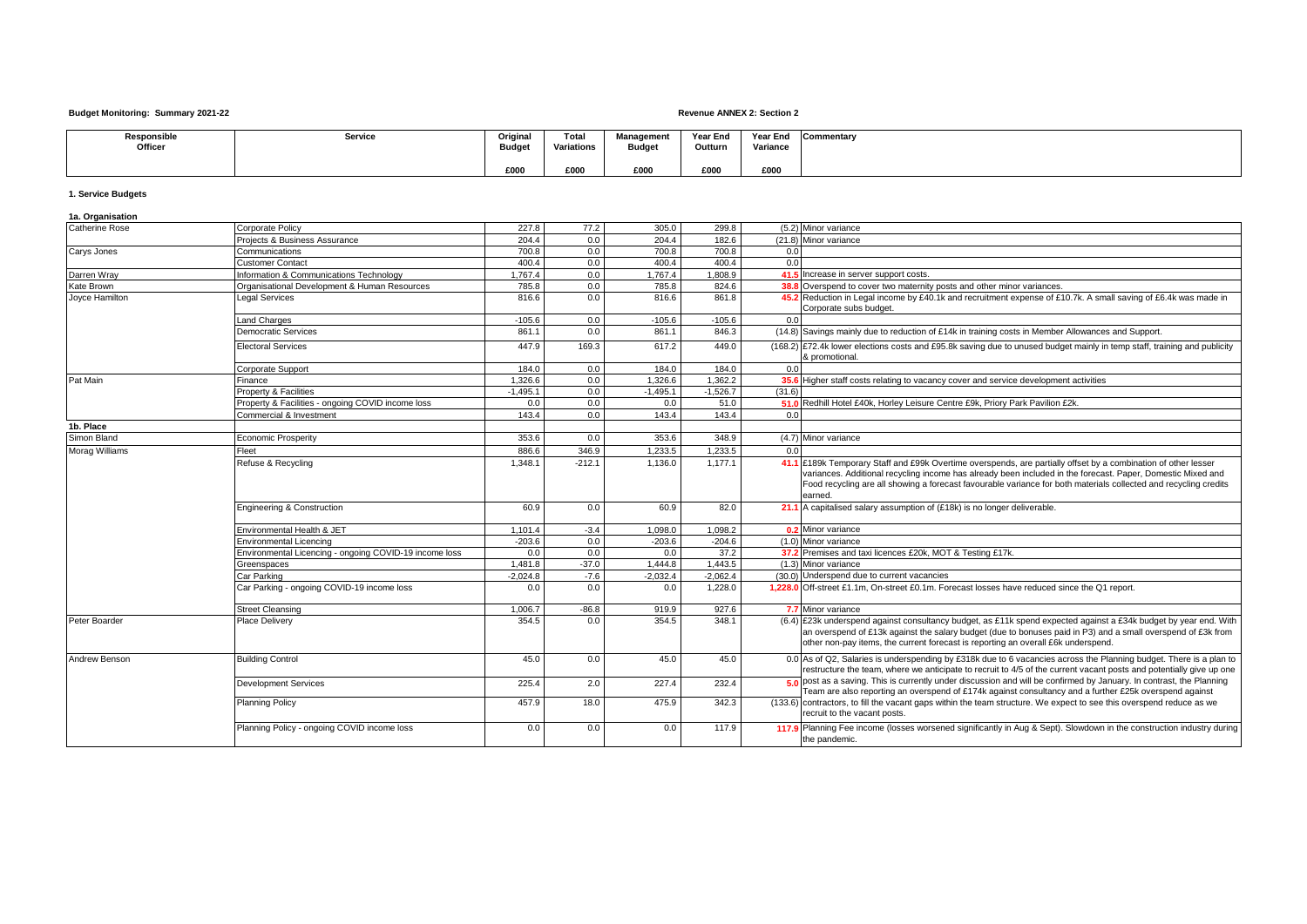### **Budget Monitoring: Summary 2021-22 Revenue ANNEX 2: Section 2**

| £000<br>£000<br>£000<br>£000<br>£000<br>1c. People<br>453.8<br>447.3<br>426.5<br>(20.8) Salary underspend<br>Justine Chatfield<br>$-6.5$<br>Community Development<br>(53.0) Favourable variance relates to the underspend in CCTV operating costs, a current project has realised savings<br>35.5<br>388.9<br>406.4<br>441.9<br>Partnerships<br>292.1<br>409.1<br><b>Community Centres</b><br>117.0<br>409.1<br>0.0<br>295.1<br>295.1<br>295.1<br>0.0<br>0.0<br><b>Voluntary Sector Support</b><br>76.2 Variance due to increase of £51k in B&B charges payable to suppliers and reduction in income totalling £25k<br>Richard Robinson<br>1,075.5<br><b>Housing Services</b><br>999.3<br>0.0<br>999.3<br>from temporary accommodation and 64 Massetts Rd.<br>906.3<br>283.3 Salary underspend of £197.5k is based on 6 vacancies.<br>Benefits Paid/Subsidy Received<br>623.0<br>623.0<br>Simon Rosser<br>0.0<br>This underspend is offset by the fact that potential revenue streams may not be recognised as initially<br>recovered by £150k and will require growth as part of the 22/23 S&FP process. The Service has also historically<br>186.7<br>Revenues, Benefits & Fraud<br>$-112.9$<br>136.4<br>23.5<br>accounted for a high level of Discretionary Housing Payment income - this is now reducing year on year,<br>resulting in an overspend of c£118k against budget.<br>The subsidy rate on all Housing Benefit expenditure is expected to be 97% of net expenditure, less than the<br>Commercial Trading Account - Revenue & Benefits<br>118.0<br>$-136.4$<br>$-18.4$<br>$-71.1$<br>(52.7) previous rate of 99.3%. Commercial trading is forecast to see a £71k surplus by year end (net of an increased<br>contractual income and a small fall in salary expenses, due to maternity/vacancies).<br>Commercial Trading Account - ongoing COVID income loss<br>0.0<br>0.0<br>40.0<br>0.0<br>40.0 External contract opportunity not pursued due to COVID staff redeployments.<br>161.4<br>161.8<br>Duane Kirkland<br>0.0<br>161.4<br>0.4 Minor variance<br><b>Supporting People</b><br>6.5 Overspend due to extra team training to improve their abilities and performances to carry out their duties.<br>90.0<br>96.5<br>0.0<br>90.0<br><b>Supporting Families</b><br>446.0<br>446.0<br>461.1<br>15.1 Overspend due to the installation and certification of H&S winch system (£6.3k) and HQ theatre new website<br>0.0<br>Harlequin<br>design (£4.2k)<br>Harlequin - ongoing COVID income loss<br>0.0<br>20.0<br>20.0 Cinema & event ticket sales, pantomime tickets, room hire and catering income<br>0.0<br>0.0<br>$-63.5$<br>$-89.1$<br>$-89.1$<br>0.0<br>25.6 £24.7k relates to additional one-off staff cost<br>Leisure Services<br>Leisure Services - ongoing COVID income loss<br>0.0<br>278.4<br>0.0<br>0.0<br>278.4 GLL leisure fee waived £262k, football & cricket pitch hire £16k<br>1d. Management Team<br>1.158.2<br>958.2<br>(200.0) Forecast saving following management team restructure.<br>Mari Roberts-Wood<br>Management Team<br>1,158.2<br>0.0<br>39.7<br>39.7<br>39.7<br>Frank Etheridge<br>0.0<br><b>Emergency Planning</b><br>0.0 | Responsible<br>Officer | Service | Original<br><b>Budget</b> | Total<br>Variations | Management<br><b>Budget</b> | Year End<br>Outturn | Year End<br>Variance | Commentary                                                                                                        |
|--------------------------------------------------------------------------------------------------------------------------------------------------------------------------------------------------------------------------------------------------------------------------------------------------------------------------------------------------------------------------------------------------------------------------------------------------------------------------------------------------------------------------------------------------------------------------------------------------------------------------------------------------------------------------------------------------------------------------------------------------------------------------------------------------------------------------------------------------------------------------------------------------------------------------------------------------------------------------------------------------------------------------------------------------------------------------------------------------------------------------------------------------------------------------------------------------------------------------------------------------------------------------------------------------------------------------------------------------------------------------------------------------------------------------------------------------------------------------------------------------------------------------------------------------------------------------------------------------------------------------------------------------------------------------------------------------------------------------------------------------------------------------------------------------------------------------------------------------------------------------------------------------------------------------------------------------------------------------------------------------------------------------------------------------------------------------------------------------------------------------------------------------------------------------------------------------------------------------------------------------------------------------------------------------------------------------------------------------------------------------------------------------------------------------------------------------------------------------------------------------------------------------------------------------------------------------------------------------------------------------------------------------------------------------------------------------------------------------------------------------------------------------------------------------------------------------------------------------------------------------------------------------------------------------------------------------------------------------------------------------------------------------------------------------------------------------------------------------------------------------------------------------------------------------|------------------------|---------|---------------------------|---------------------|-----------------------------|---------------------|----------------------|-------------------------------------------------------------------------------------------------------------------|
|                                                                                                                                                                                                                                                                                                                                                                                                                                                                                                                                                                                                                                                                                                                                                                                                                                                                                                                                                                                                                                                                                                                                                                                                                                                                                                                                                                                                                                                                                                                                                                                                                                                                                                                                                                                                                                                                                                                                                                                                                                                                                                                                                                                                                                                                                                                                                                                                                                                                                                                                                                                                                                                                                                                                                                                                                                                                                                                                                                                                                                                                                                                                                                          |                        |         |                           |                     |                             |                     |                      |                                                                                                                   |
|                                                                                                                                                                                                                                                                                                                                                                                                                                                                                                                                                                                                                                                                                                                                                                                                                                                                                                                                                                                                                                                                                                                                                                                                                                                                                                                                                                                                                                                                                                                                                                                                                                                                                                                                                                                                                                                                                                                                                                                                                                                                                                                                                                                                                                                                                                                                                                                                                                                                                                                                                                                                                                                                                                                                                                                                                                                                                                                                                                                                                                                                                                                                                                          |                        |         |                           |                     |                             |                     |                      |                                                                                                                   |
|                                                                                                                                                                                                                                                                                                                                                                                                                                                                                                                                                                                                                                                                                                                                                                                                                                                                                                                                                                                                                                                                                                                                                                                                                                                                                                                                                                                                                                                                                                                                                                                                                                                                                                                                                                                                                                                                                                                                                                                                                                                                                                                                                                                                                                                                                                                                                                                                                                                                                                                                                                                                                                                                                                                                                                                                                                                                                                                                                                                                                                                                                                                                                                          |                        |         |                           |                     |                             |                     |                      |                                                                                                                   |
|                                                                                                                                                                                                                                                                                                                                                                                                                                                                                                                                                                                                                                                                                                                                                                                                                                                                                                                                                                                                                                                                                                                                                                                                                                                                                                                                                                                                                                                                                                                                                                                                                                                                                                                                                                                                                                                                                                                                                                                                                                                                                                                                                                                                                                                                                                                                                                                                                                                                                                                                                                                                                                                                                                                                                                                                                                                                                                                                                                                                                                                                                                                                                                          |                        |         |                           |                     |                             |                     |                      |                                                                                                                   |
|                                                                                                                                                                                                                                                                                                                                                                                                                                                                                                                                                                                                                                                                                                                                                                                                                                                                                                                                                                                                                                                                                                                                                                                                                                                                                                                                                                                                                                                                                                                                                                                                                                                                                                                                                                                                                                                                                                                                                                                                                                                                                                                                                                                                                                                                                                                                                                                                                                                                                                                                                                                                                                                                                                                                                                                                                                                                                                                                                                                                                                                                                                                                                                          |                        |         |                           |                     |                             |                     |                      | and will be reflected in 22/23. Taxi Vouchers scheme remains largely un-utilised and is being reviewed for 22/23. |
|                                                                                                                                                                                                                                                                                                                                                                                                                                                                                                                                                                                                                                                                                                                                                                                                                                                                                                                                                                                                                                                                                                                                                                                                                                                                                                                                                                                                                                                                                                                                                                                                                                                                                                                                                                                                                                                                                                                                                                                                                                                                                                                                                                                                                                                                                                                                                                                                                                                                                                                                                                                                                                                                                                                                                                                                                                                                                                                                                                                                                                                                                                                                                                          |                        |         |                           |                     |                             |                     |                      |                                                                                                                   |
|                                                                                                                                                                                                                                                                                                                                                                                                                                                                                                                                                                                                                                                                                                                                                                                                                                                                                                                                                                                                                                                                                                                                                                                                                                                                                                                                                                                                                                                                                                                                                                                                                                                                                                                                                                                                                                                                                                                                                                                                                                                                                                                                                                                                                                                                                                                                                                                                                                                                                                                                                                                                                                                                                                                                                                                                                                                                                                                                                                                                                                                                                                                                                                          |                        |         |                           |                     |                             |                     |                      |                                                                                                                   |
|                                                                                                                                                                                                                                                                                                                                                                                                                                                                                                                                                                                                                                                                                                                                                                                                                                                                                                                                                                                                                                                                                                                                                                                                                                                                                                                                                                                                                                                                                                                                                                                                                                                                                                                                                                                                                                                                                                                                                                                                                                                                                                                                                                                                                                                                                                                                                                                                                                                                                                                                                                                                                                                                                                                                                                                                                                                                                                                                                                                                                                                                                                                                                                          |                        |         |                           |                     |                             |                     |                      |                                                                                                                   |
|                                                                                                                                                                                                                                                                                                                                                                                                                                                                                                                                                                                                                                                                                                                                                                                                                                                                                                                                                                                                                                                                                                                                                                                                                                                                                                                                                                                                                                                                                                                                                                                                                                                                                                                                                                                                                                                                                                                                                                                                                                                                                                                                                                                                                                                                                                                                                                                                                                                                                                                                                                                                                                                                                                                                                                                                                                                                                                                                                                                                                                                                                                                                                                          |                        |         |                           |                     |                             |                     |                      | anticipated: the Housing Benefit Overpayment (and Payment Deduction Programme) budget is currently under-         |
|                                                                                                                                                                                                                                                                                                                                                                                                                                                                                                                                                                                                                                                                                                                                                                                                                                                                                                                                                                                                                                                                                                                                                                                                                                                                                                                                                                                                                                                                                                                                                                                                                                                                                                                                                                                                                                                                                                                                                                                                                                                                                                                                                                                                                                                                                                                                                                                                                                                                                                                                                                                                                                                                                                                                                                                                                                                                                                                                                                                                                                                                                                                                                                          |                        |         |                           |                     |                             |                     |                      |                                                                                                                   |
|                                                                                                                                                                                                                                                                                                                                                                                                                                                                                                                                                                                                                                                                                                                                                                                                                                                                                                                                                                                                                                                                                                                                                                                                                                                                                                                                                                                                                                                                                                                                                                                                                                                                                                                                                                                                                                                                                                                                                                                                                                                                                                                                                                                                                                                                                                                                                                                                                                                                                                                                                                                                                                                                                                                                                                                                                                                                                                                                                                                                                                                                                                                                                                          |                        |         |                           |                     |                             |                     |                      |                                                                                                                   |
|                                                                                                                                                                                                                                                                                                                                                                                                                                                                                                                                                                                                                                                                                                                                                                                                                                                                                                                                                                                                                                                                                                                                                                                                                                                                                                                                                                                                                                                                                                                                                                                                                                                                                                                                                                                                                                                                                                                                                                                                                                                                                                                                                                                                                                                                                                                                                                                                                                                                                                                                                                                                                                                                                                                                                                                                                                                                                                                                                                                                                                                                                                                                                                          |                        |         |                           |                     |                             |                     |                      |                                                                                                                   |
|                                                                                                                                                                                                                                                                                                                                                                                                                                                                                                                                                                                                                                                                                                                                                                                                                                                                                                                                                                                                                                                                                                                                                                                                                                                                                                                                                                                                                                                                                                                                                                                                                                                                                                                                                                                                                                                                                                                                                                                                                                                                                                                                                                                                                                                                                                                                                                                                                                                                                                                                                                                                                                                                                                                                                                                                                                                                                                                                                                                                                                                                                                                                                                          |                        |         |                           |                     |                             |                     |                      |                                                                                                                   |
|                                                                                                                                                                                                                                                                                                                                                                                                                                                                                                                                                                                                                                                                                                                                                                                                                                                                                                                                                                                                                                                                                                                                                                                                                                                                                                                                                                                                                                                                                                                                                                                                                                                                                                                                                                                                                                                                                                                                                                                                                                                                                                                                                                                                                                                                                                                                                                                                                                                                                                                                                                                                                                                                                                                                                                                                                                                                                                                                                                                                                                                                                                                                                                          |                        |         |                           |                     |                             |                     |                      |                                                                                                                   |
|                                                                                                                                                                                                                                                                                                                                                                                                                                                                                                                                                                                                                                                                                                                                                                                                                                                                                                                                                                                                                                                                                                                                                                                                                                                                                                                                                                                                                                                                                                                                                                                                                                                                                                                                                                                                                                                                                                                                                                                                                                                                                                                                                                                                                                                                                                                                                                                                                                                                                                                                                                                                                                                                                                                                                                                                                                                                                                                                                                                                                                                                                                                                                                          |                        |         |                           |                     |                             |                     |                      |                                                                                                                   |
|                                                                                                                                                                                                                                                                                                                                                                                                                                                                                                                                                                                                                                                                                                                                                                                                                                                                                                                                                                                                                                                                                                                                                                                                                                                                                                                                                                                                                                                                                                                                                                                                                                                                                                                                                                                                                                                                                                                                                                                                                                                                                                                                                                                                                                                                                                                                                                                                                                                                                                                                                                                                                                                                                                                                                                                                                                                                                                                                                                                                                                                                                                                                                                          |                        |         |                           |                     |                             |                     |                      |                                                                                                                   |
|                                                                                                                                                                                                                                                                                                                                                                                                                                                                                                                                                                                                                                                                                                                                                                                                                                                                                                                                                                                                                                                                                                                                                                                                                                                                                                                                                                                                                                                                                                                                                                                                                                                                                                                                                                                                                                                                                                                                                                                                                                                                                                                                                                                                                                                                                                                                                                                                                                                                                                                                                                                                                                                                                                                                                                                                                                                                                                                                                                                                                                                                                                                                                                          |                        |         |                           |                     |                             |                     |                      |                                                                                                                   |
|                                                                                                                                                                                                                                                                                                                                                                                                                                                                                                                                                                                                                                                                                                                                                                                                                                                                                                                                                                                                                                                                                                                                                                                                                                                                                                                                                                                                                                                                                                                                                                                                                                                                                                                                                                                                                                                                                                                                                                                                                                                                                                                                                                                                                                                                                                                                                                                                                                                                                                                                                                                                                                                                                                                                                                                                                                                                                                                                                                                                                                                                                                                                                                          |                        |         |                           |                     |                             |                     |                      |                                                                                                                   |
|                                                                                                                                                                                                                                                                                                                                                                                                                                                                                                                                                                                                                                                                                                                                                                                                                                                                                                                                                                                                                                                                                                                                                                                                                                                                                                                                                                                                                                                                                                                                                                                                                                                                                                                                                                                                                                                                                                                                                                                                                                                                                                                                                                                                                                                                                                                                                                                                                                                                                                                                                                                                                                                                                                                                                                                                                                                                                                                                                                                                                                                                                                                                                                          |                        |         |                           |                     |                             |                     |                      |                                                                                                                   |
|                                                                                                                                                                                                                                                                                                                                                                                                                                                                                                                                                                                                                                                                                                                                                                                                                                                                                                                                                                                                                                                                                                                                                                                                                                                                                                                                                                                                                                                                                                                                                                                                                                                                                                                                                                                                                                                                                                                                                                                                                                                                                                                                                                                                                                                                                                                                                                                                                                                                                                                                                                                                                                                                                                                                                                                                                                                                                                                                                                                                                                                                                                                                                                          |                        |         |                           |                     |                             |                     |                      |                                                                                                                   |
|                                                                                                                                                                                                                                                                                                                                                                                                                                                                                                                                                                                                                                                                                                                                                                                                                                                                                                                                                                                                                                                                                                                                                                                                                                                                                                                                                                                                                                                                                                                                                                                                                                                                                                                                                                                                                                                                                                                                                                                                                                                                                                                                                                                                                                                                                                                                                                                                                                                                                                                                                                                                                                                                                                                                                                                                                                                                                                                                                                                                                                                                                                                                                                          |                        |         |                           |                     |                             |                     |                      |                                                                                                                   |

| Total.<br>$-$ 4 m $-$<br>COVID-<br>al Services including (<br>income losses<br>. . | 16.240.0 | $\mathbf{A}$<br>41Z.J     | 16.652.5 | 18.486.          | 0.49                 |
|------------------------------------------------------------------------------------|----------|---------------------------|----------|------------------|----------------------|
| <b>COVID</b><br>0-19 income losses<br>Onao<br>.                                    | v.v      | J.C                       | U.U      | 770<br>$\sim$    | 7701<br>ن ے ا        |
| Total.<br><sup>1</sup> Services<br>· underlving                                    | 16.240.0 | $\overline{110}$<br>414.5 | 16.652.5 | 4C 742<br>10.713 | 0.37%<br><b>D</b> 1. |

**2. Central Budgets**

| Pat Main                              | Insurance                                     | 460.1      | 4.9     | 465.0      | 457.0      | (8.0) Minor variance |
|---------------------------------------|-----------------------------------------------|------------|---------|------------|------------|----------------------|
|                                       | Treasury Management - Interest on Investments | $-1,216.1$ | 21.1    | $-1,195.0$ | $-1,202.6$ | (7.6) Minor variance |
|                                       | Treasury Management - Interest on Borrowing   | 165.0      | $-60.0$ | 105.0      | 105.0      | 0.0 <sub>1</sub>     |
|                                       | Treasury Management - Interest on Trust Funds | 18.0       | 0.0     | 18.0       | 14.0       | (4.0) Minor variance |
|                                       | Minimum Revenue Provision                     | 1,361.0    | 0.0     | 1,361.0    | 1,360.9    | (0.1) Minor variance |
| Kate Brown                            | Apprenticeship Levy                           | 74.5       | 0.0     | 74.5       | 74.5       | 0.0                  |
|                                       | <b>Recruitment Expenses</b>                   | 40.0       | 0.0     | 40.0       | 40.0       | 0.0                  |
|                                       | Corporate Human Resources Expenses            | 86.8       | 0.0     | 86.8       | 86.8       | 0.0                  |
| Pat Main                              | Central Budget Contingencies                  | 0.0        | 50.2    | 50.2       | 50.2       | 0.0                  |
|                                       | <b>Preceptor Grants</b>                       | 37.5       | 0.0     | 37.5       | 37.5       | 0.0                  |
|                                       | <b>External Audit Fees</b>                    | 67.0       | $-14.0$ | 53.0       | 45.2       | (7.8) Minor variance |
|                                       | <b>Internal Audit</b>                         | 61.2       | $-2.2$  | 59.0       | 58.5       | (0.5) Minor variance |
|                                       |                                               |            |         |            |            |                      |
| <b>Total Central Items</b>            |                                               | 1.155.0    | 0.0     | 1.155.0    | 1.127.0    | $(28.0)$ $(2.42\%)$  |
|                                       |                                               |            |         |            |            |                      |
| <b>COVID-19 Income Losses funding</b> |                                               | 0.0        | 0.0     | 0.0        | $-354.0$   | $-354.0$             |

| <b>Grand Total</b> | 17,395.0 | 412.5 | 17.807.5 | 19.259.4 | $\overline{\phantom{a}}$<br>.15% |
|--------------------|----------|-------|----------|----------|----------------------------------|